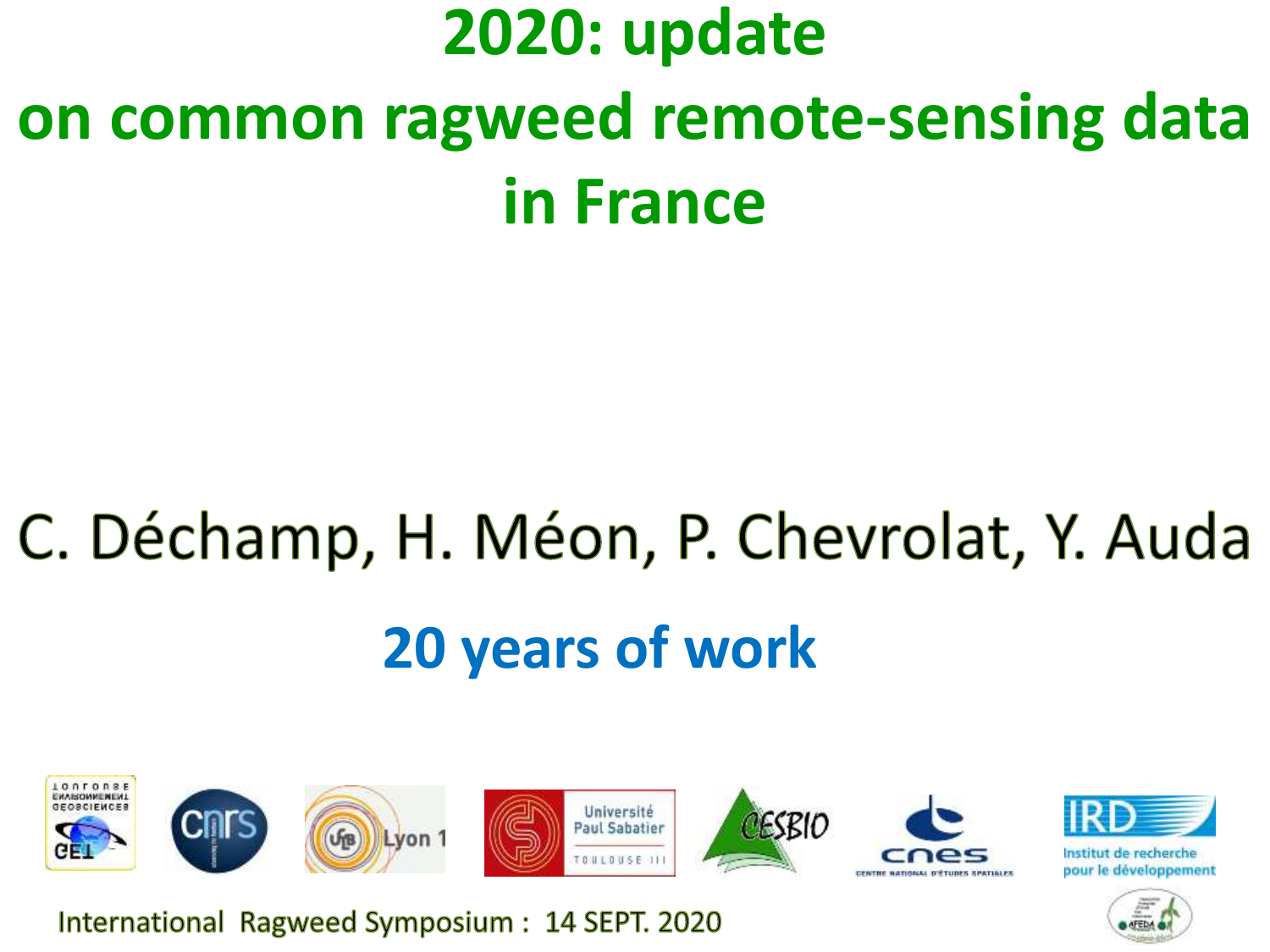**These organizations have responded to our call AFEDA thanks them:** Rhône-Alpes Region, Bayer

**A lot of agencies is involved in these studies:**

- Géosciences Environnement Toulouse (GET)
- Centre National d'Etudes Spatiales (CNES 2003)
- CESBIO Centre d'Etude Spatial de la BIOsphère
- CESBIO CNRS Université P. Sabatier Toulouse
- Données SPOT/Programme ISIS













oour le développement



IRS : VODICE 14 SEPT. 2020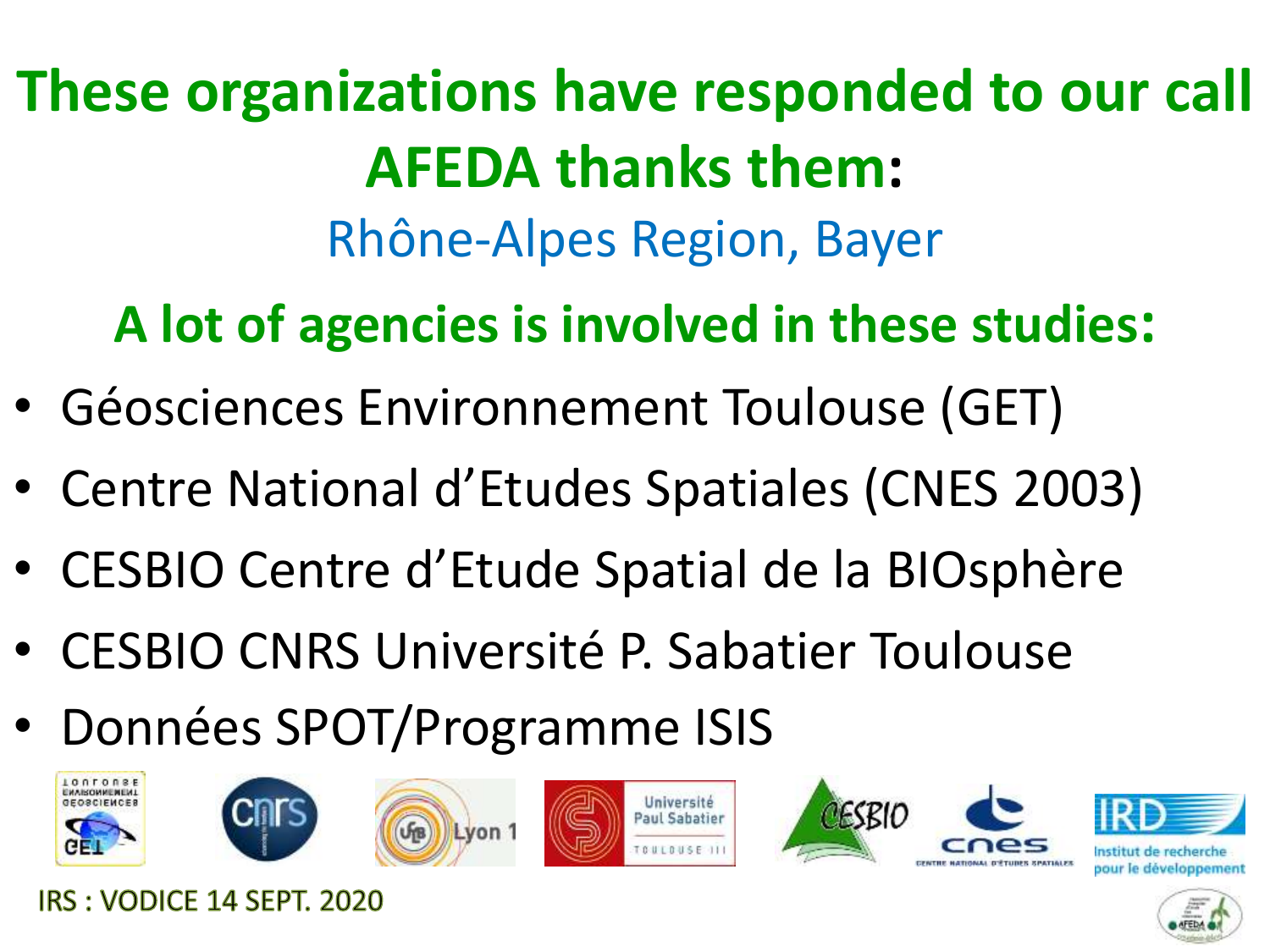## **In the 1930s** *Ambrosia* **was accidentally introduced in the Eastern part of Lyon, France**

**Its pollen causes a severe summer pollinosis It is spreading in France It was through this area since the mixed with clover 1960s seeds (Argentina).** von **It was included in the soil of potato plants (North-America)Rhône Department**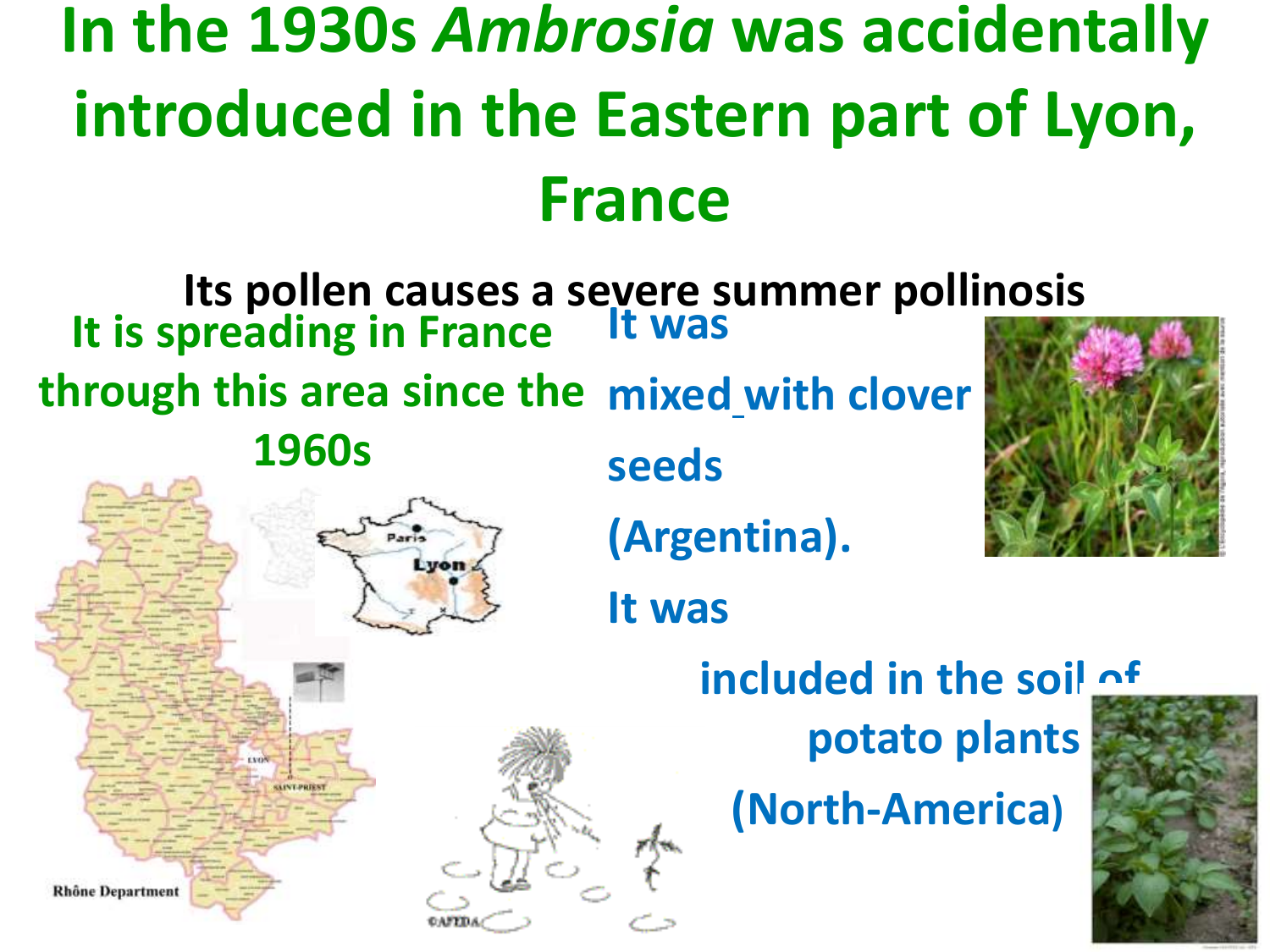**Early mapping of** *Ambrosia* **by ground identification is difficult**  *by the annual crop rotation imposed by Common-Agricultural-Policy*.







**So, our aim was to engage in mapping campaigns of this plant with a laboratory specialized in the digital analysis of satellite images.**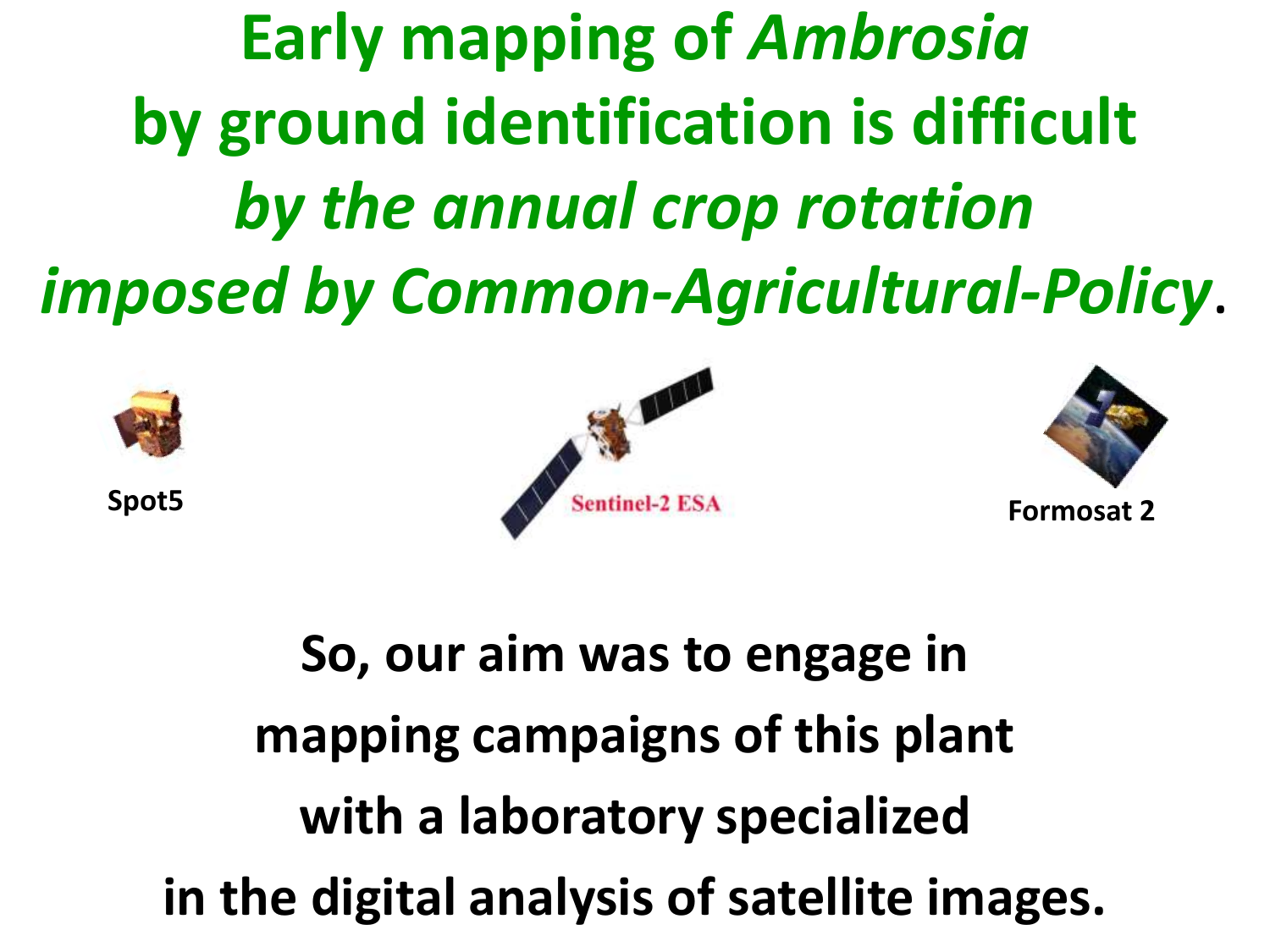## **2001- This laboratory determined the spectral reflectance of** *Ambrosia* **for the first time: GER 2000 spectrometer**

**This spectral reflectance is particularly different for** 

**red wavelength (660nm),** 

**so optical sensors which record data in red and near infrared bands are adequate to detect** *Ambrosia***.**

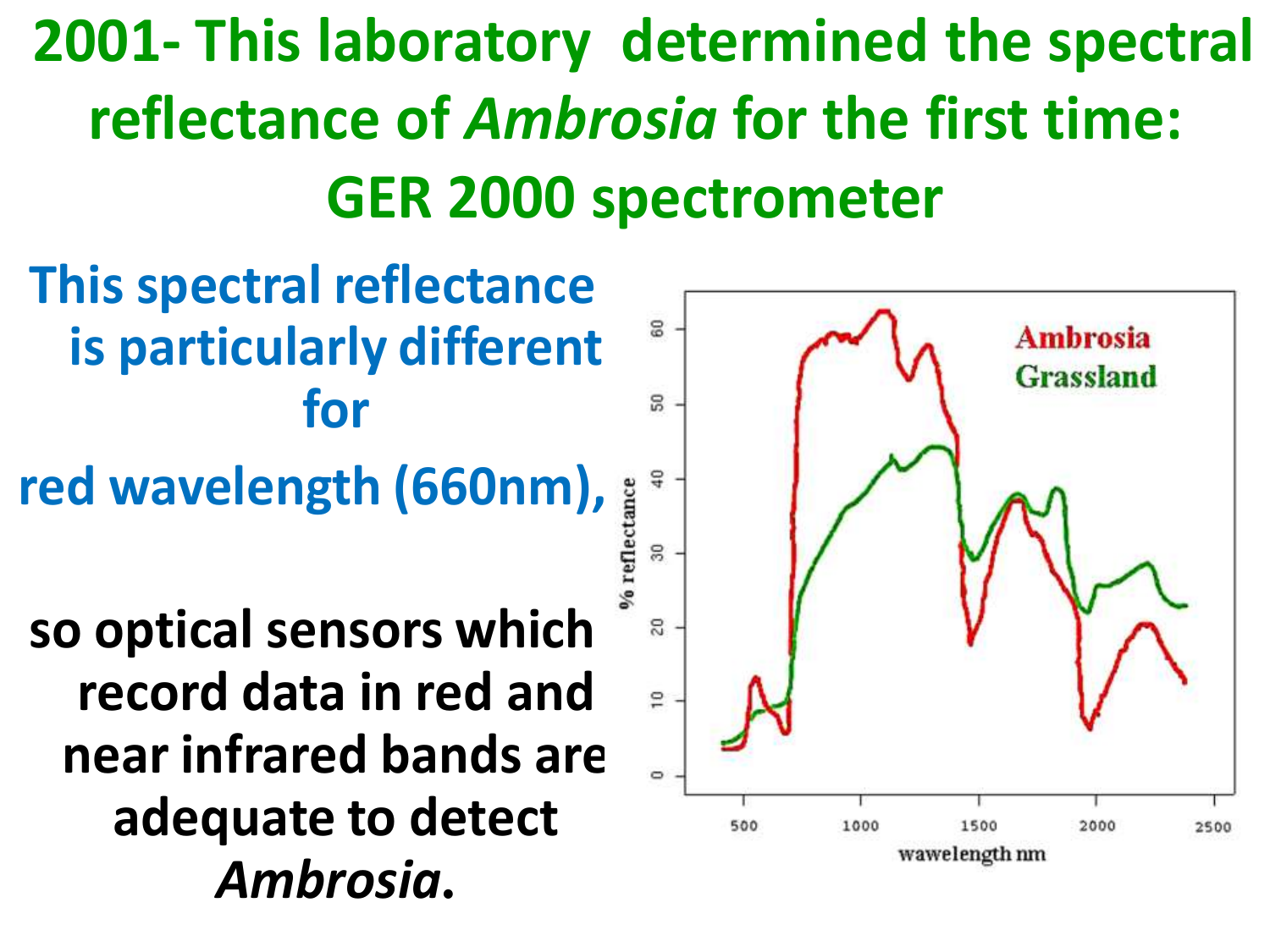## **FIRST IDENTIFICATIONS: 2001**

**On July 27 2001, land use was recorded on a small area : 2 km<sup>2</sup> in Saint-Priest (around Lyon, Rhône department).**

**On the same date and on the 13 of August, Terra Aster Images were acquired.**





*Roads and forests were correctly classified. Maize fields heavily infested could be easily distinguished from other crops (15m/pixel)*

**But this zone was too small to allow definitive conclusions about ragweed detection.**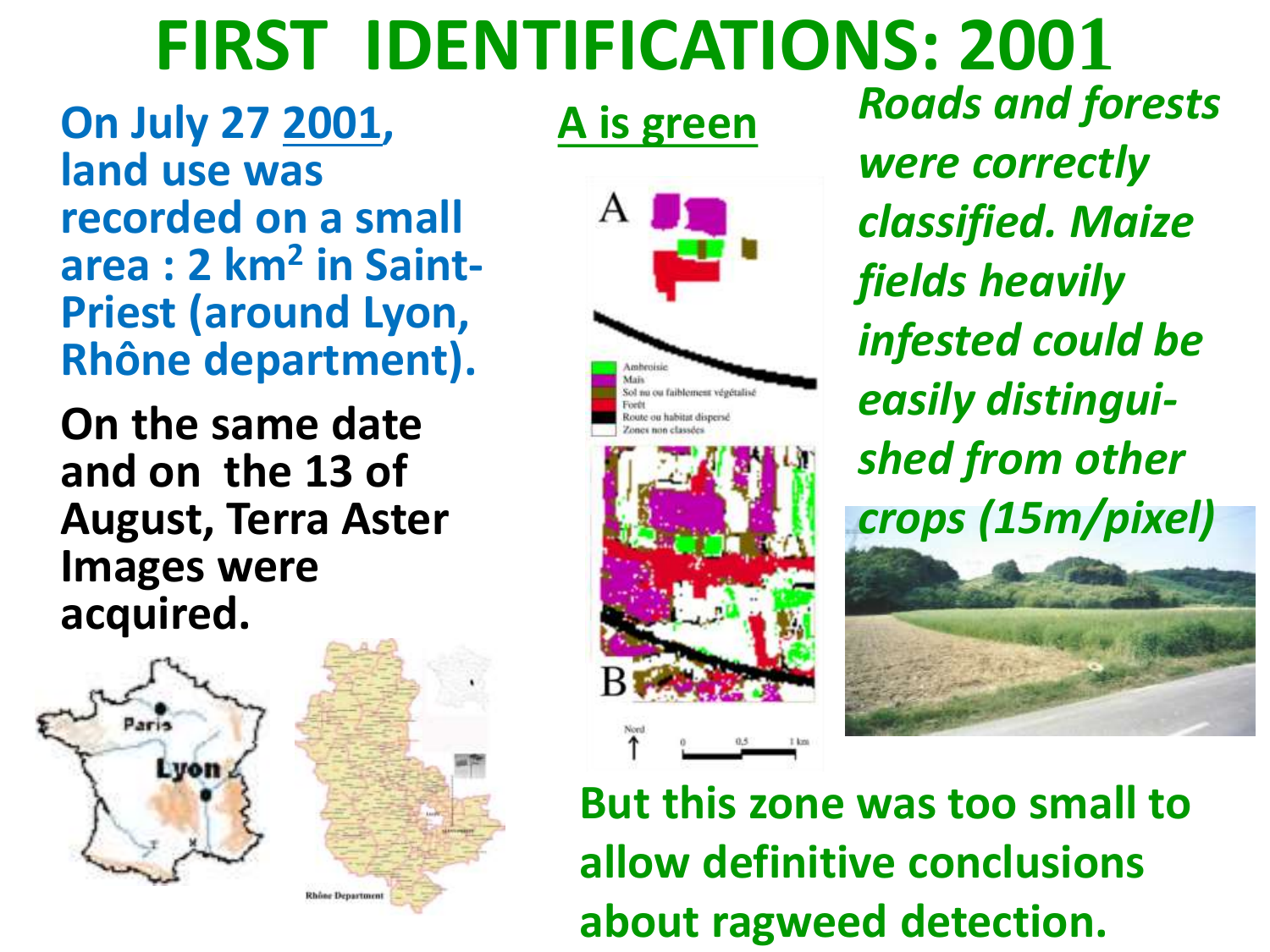## **FIRST IDENTIFICATIONS: 2003**

**In 2003 resarchs were extended to an other area - -Saint-Priest-** *(20m/pixel).*

**Ragweed infested area covers 4% of the studied zone.** 

**If the calculation was extended to the whole satellite image 2% of the area (89 km<sup>2</sup> ) would be infested.**

*90% pixels were correctly classified*

**The exceptional drought left only ragweed green among crops and grass, while other species turn yellow.**

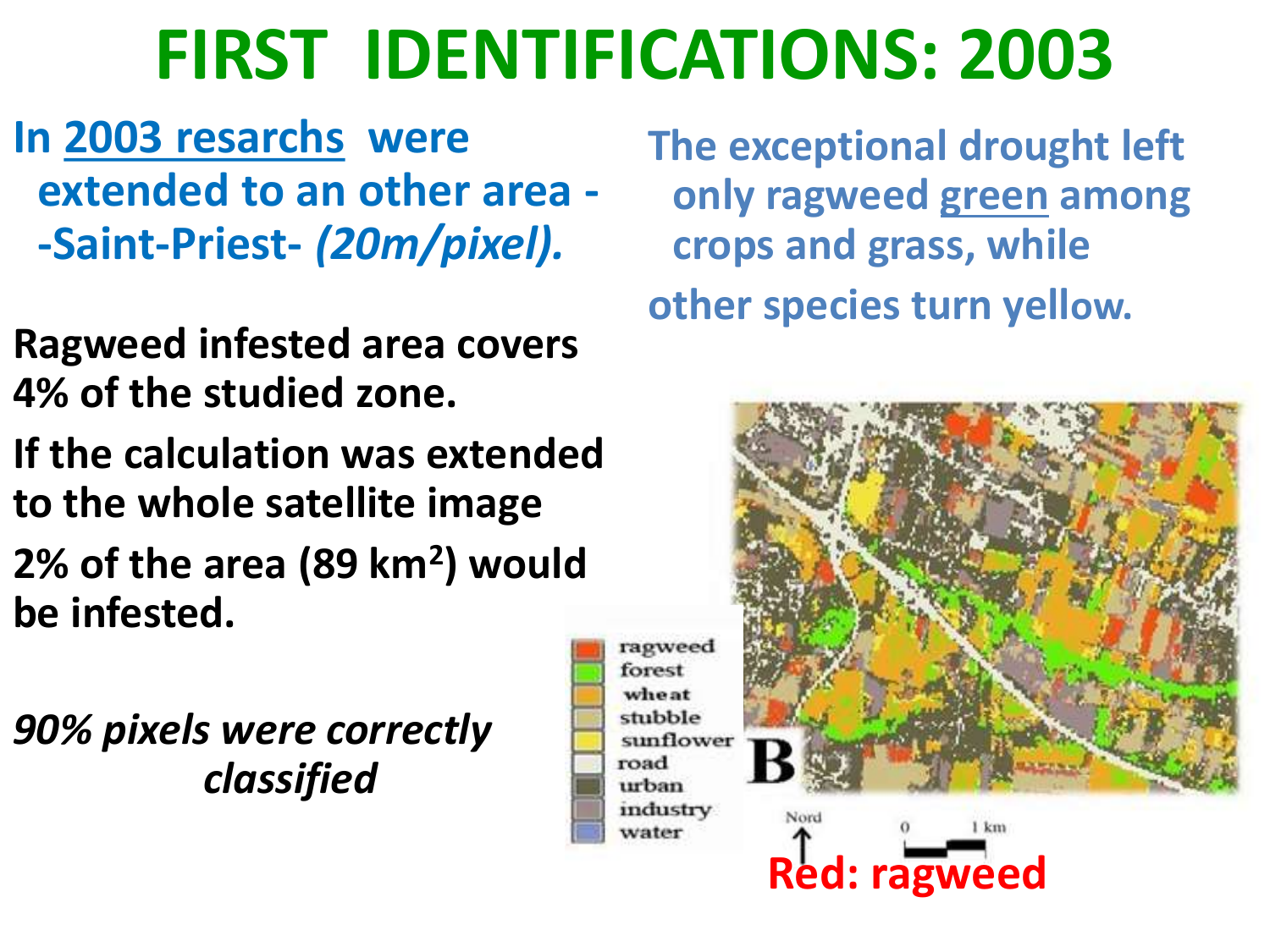#### **2005: Identifications in Estrablin (Isere dept). East Vienne The importance of the infestation was registered by an observer who walks around each parcel. Spot 5 image shows the type of culture, the intensity of**

**its infestation. 81% of crops were**

**correctly classified.**

maize sunflower colza fallow other

> nfestation попе low

> > high





**Values were greater than 80% for maize, colza, sunflower.**

**Moderate quality results**

**for harvested wheat fields is due to a confusion with fallow lands.**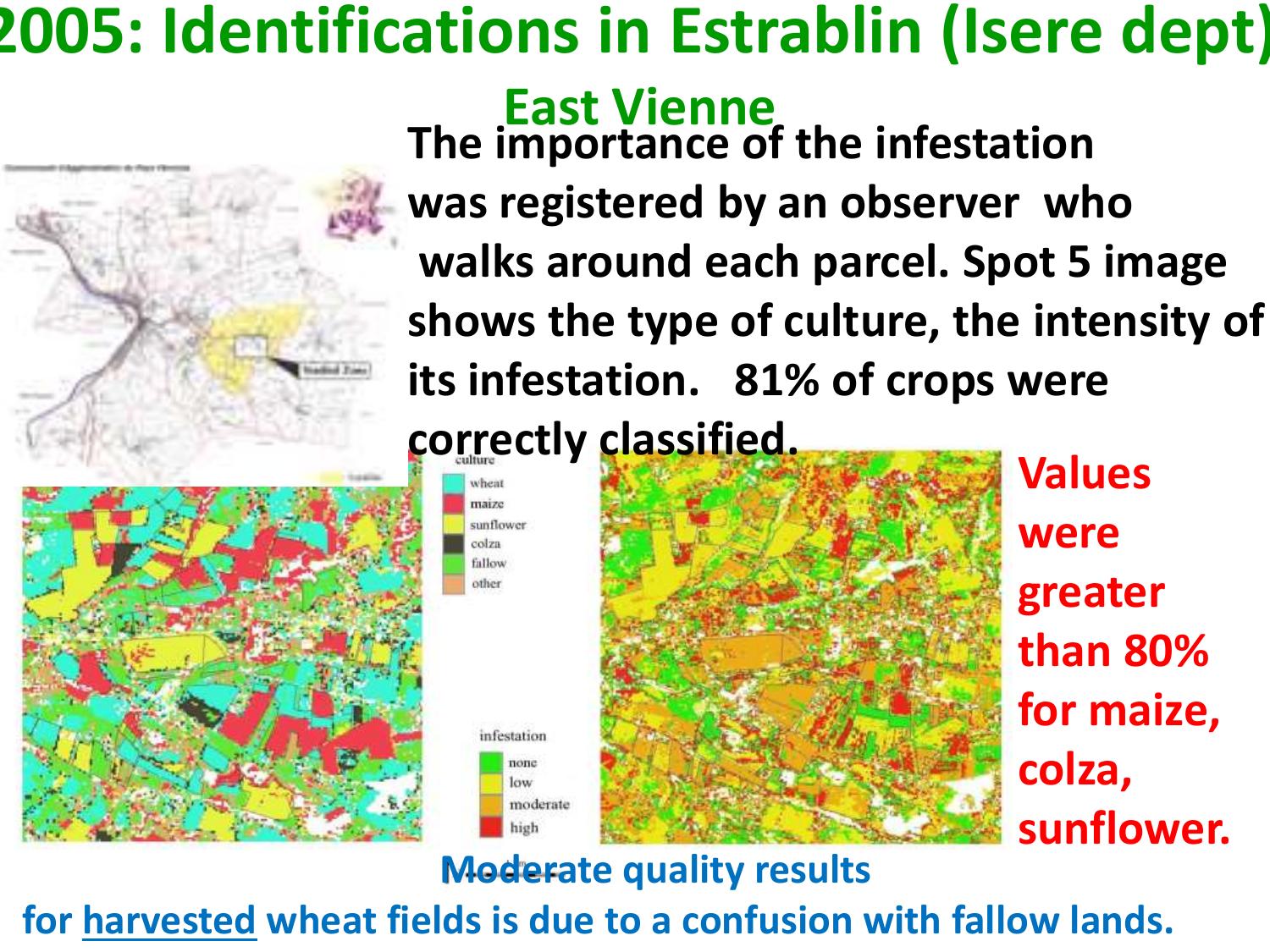## **In 2007, 12 Formosat-2 images were acquired Field surveys represented 600 cultivated plots, 24 km swath, space resolution: 8m., around Montélimar (Drôme dept)**

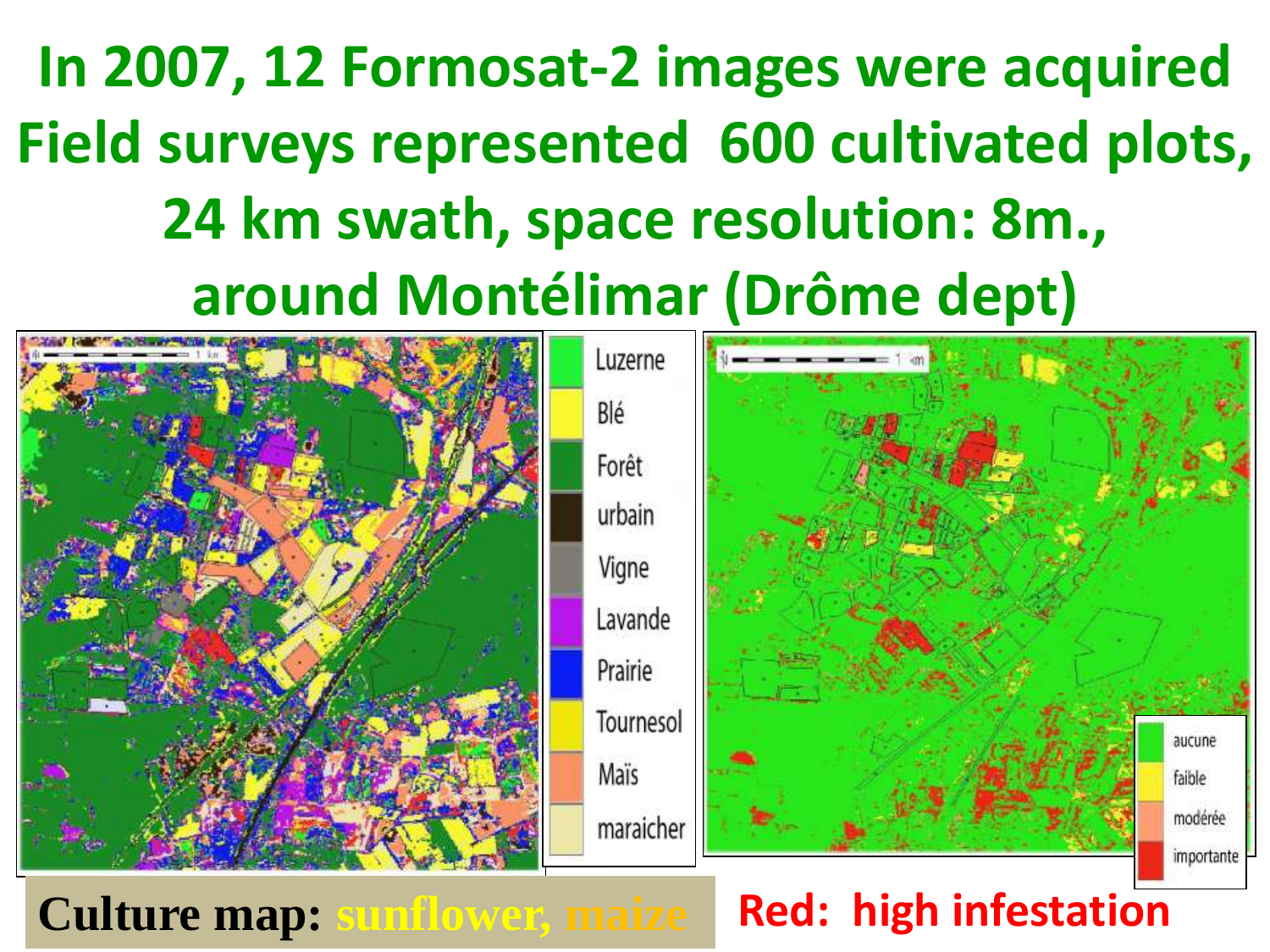### **It was a multitemporel acquisition that increases the success of a good quality image**



**With one image (28 June) : 56% pixels are correctly classified. With 4 images, 79% pixels are correctly classified for infestation. With 4 images, 86% pixels are correctly classified for crops. With more than 6 images no increase.**

**So it will be possible to identify** *Ambrosia* **before pollination**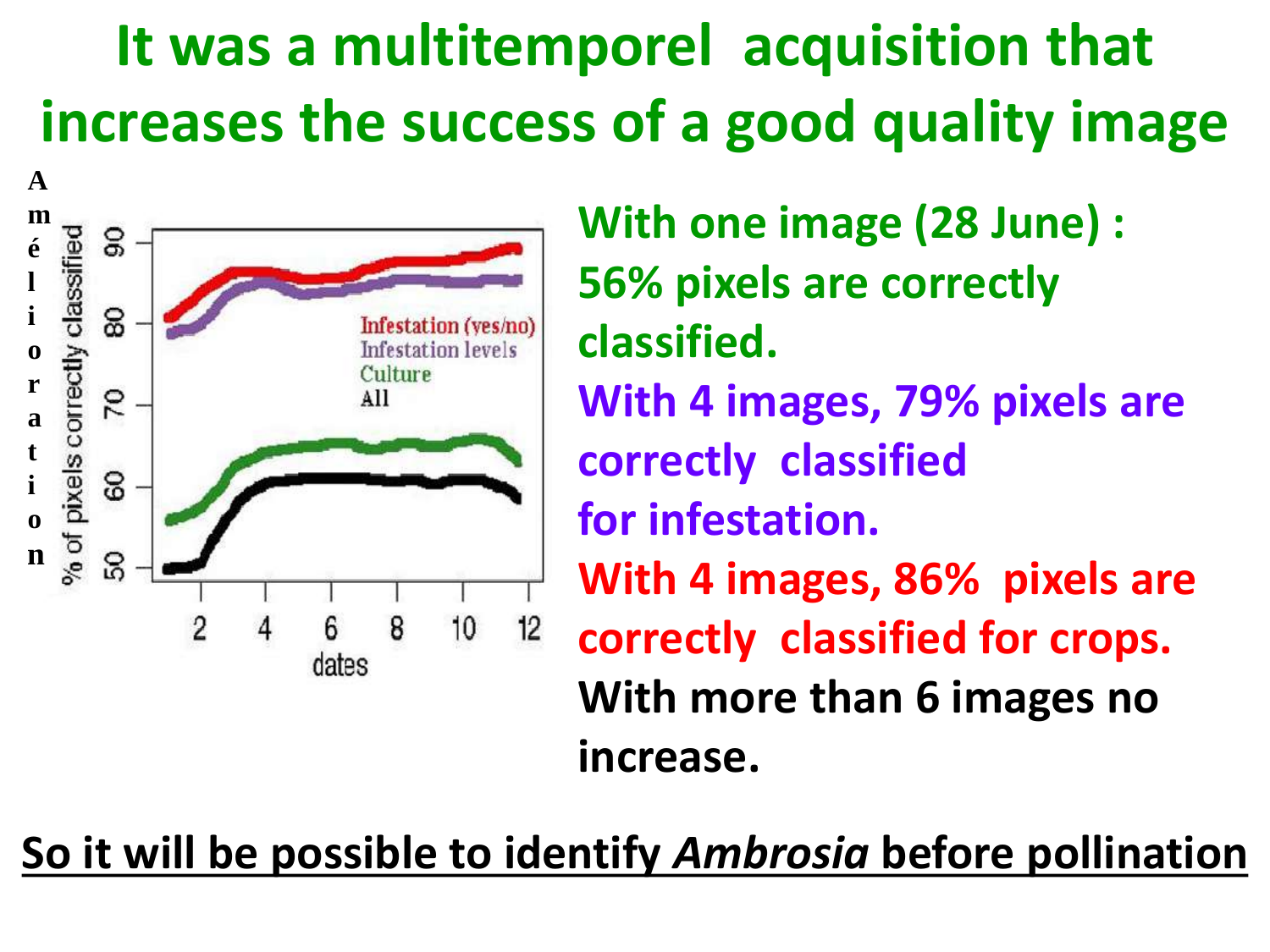#### **2017: the last study used images of maize fields from a drone and Sentilen-2 (Saint-Priest, Rhône dept.)**



**-Areas studied are: 2 maize plots**



**-Passages are for drone and Sentilen-2**, on **May 29** 2017.

**-Spatial resolution:** the drone is equiped like Sentinel-2 in four bands : green, red, red edge, NIR-Infra-red.

**The spatial resolution of drone images is 6 cm The spatial res. of Sentinel-2 images is 10 or 20 m 5 Sentinel-2 images are acquired, only one image is compared as it is cloud free**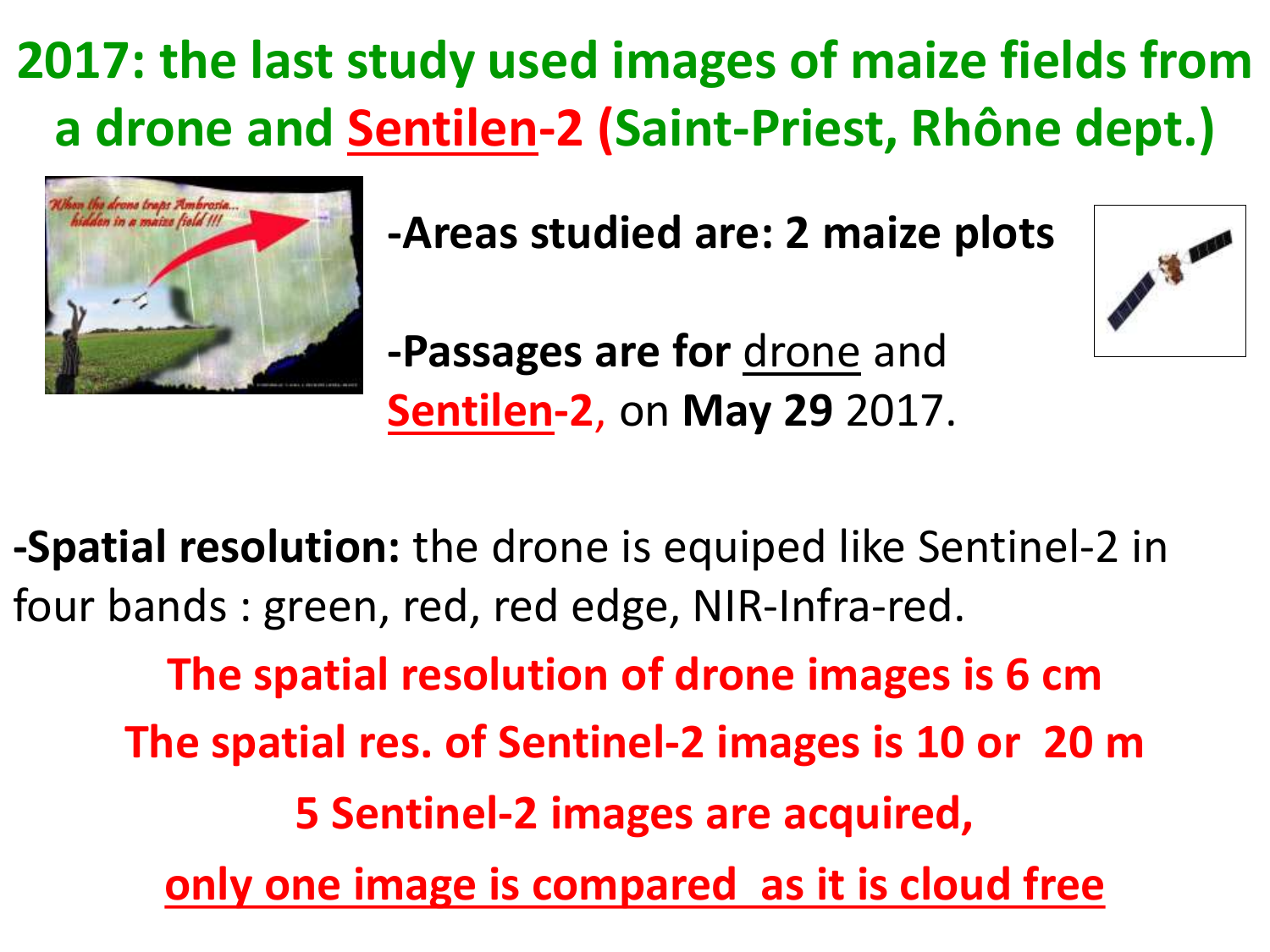

For having a comparison between the areas, **a small one was non treated with phytosanitary products /10 m x 5 m The studied areas are in a red circle.**

**The conclusion of Ragweed is in red**

**this last study is that the optimal resolution would be 1m to have a tricky comparison between drone and Sentinel-2 Images.**

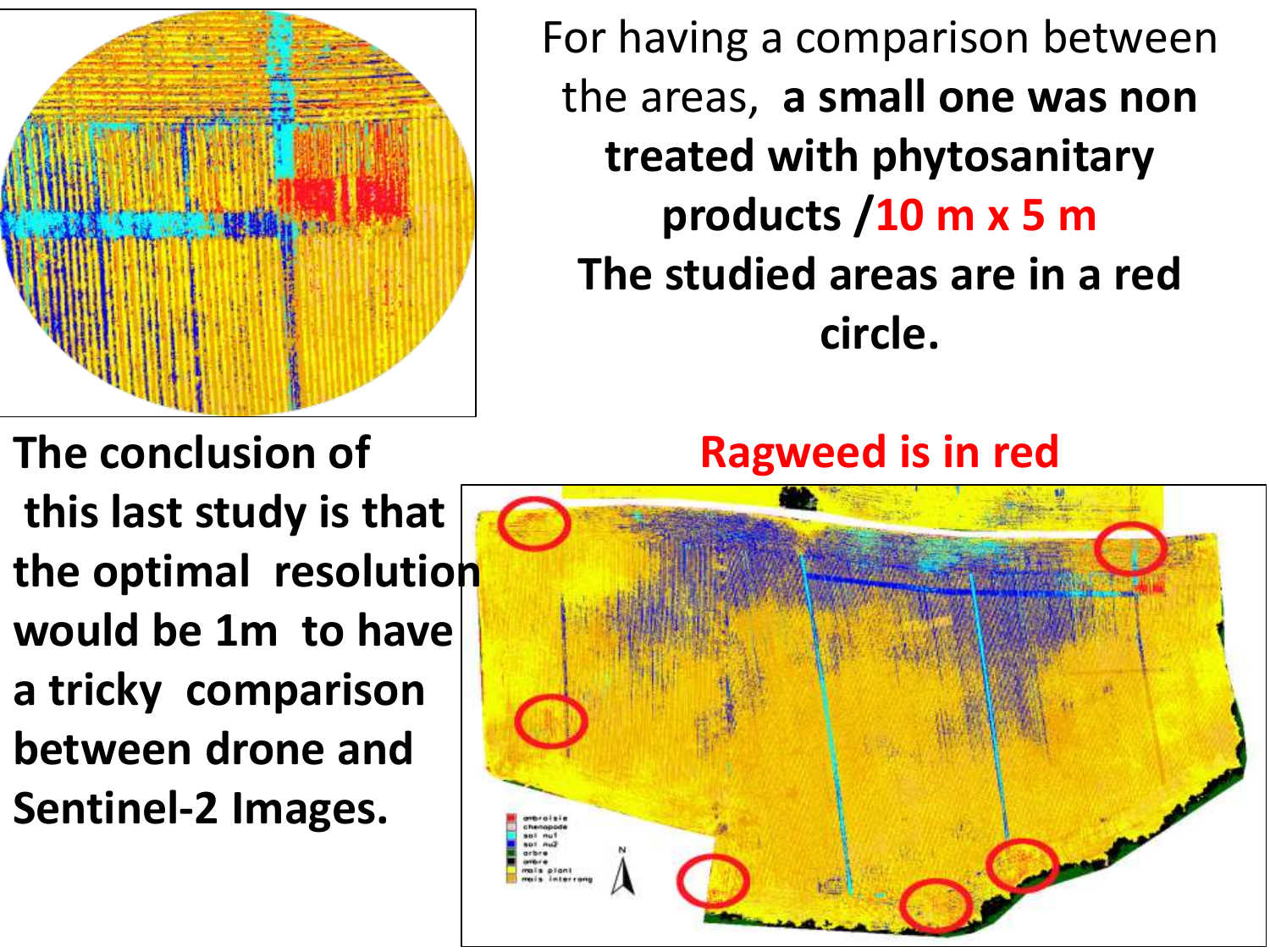# **Conclusion**

**Technological developments and European and international scientific policies have led to major achievements in the remote-sensing of ragweed. For example, the Very High Space Resolution**  satellite (Sentinel-2 10 m) **provides free images every 5 days for the entire globe.** 

**UAVs equipped with sensors adapted to the detection of vegetation have become affordable for all organisms. Coupling these two remote-sensing approaches, without forgetting the ground surveys that remains indispensable, will lead to major advances in the coming years**.